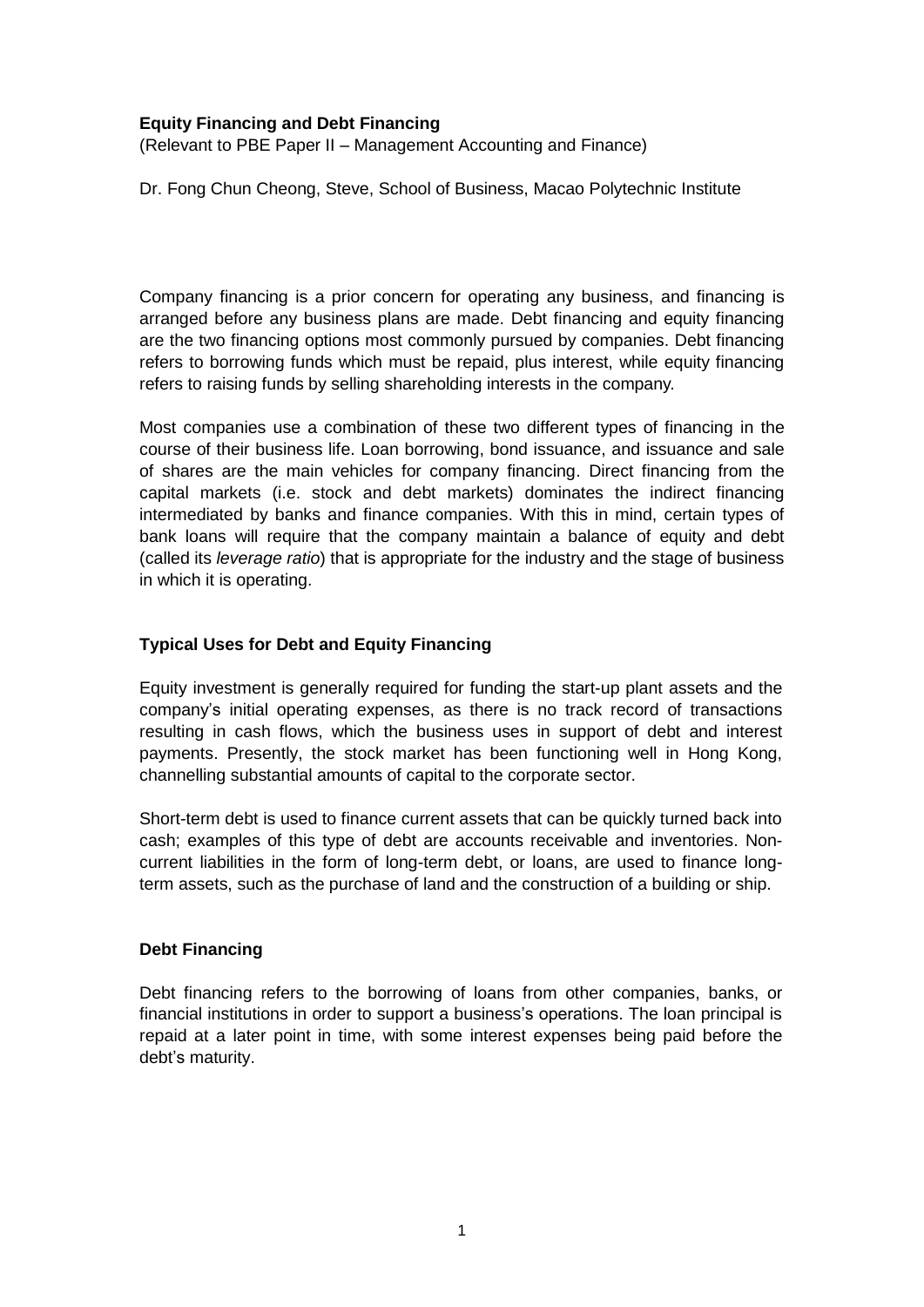### **Advantages of Debt Financing**

The first advantage is maintenance of complete control over the business. The lender charges a company interest for the use of a loan, but the lender does not have the right to say how a company should manage its business. The ownership of the business stays completely in the hands of the corporate directors and shareholders. This also means that lenders will not be entitled to any of the profits that companies make from the business; the borrowing company is merely required to repay the loan within the fixed time period.

Debt financing is appropriate for companies which pursue an aggressive growth strategy, especially when they have access to low interest rates. Though a company may lose some of its assets if it is unable to repay its loans, the company won't lose corporate control or ownership to outsiders. Companies wishing to make use of debt financing are recommended to seek appropriate legal advice from the company's lawyers and accountants for better information on asset protection.

The second advantage of debt financing is related to loan repayment interest. Companies can deduct their interest payments (but not the principal repayments) as a business expense. The interest rate which a company pays is usually based on the prime interest rate, and the interest that the company has to pay on a company loan is tax-deductible. This means that debt financing covers up part of a company's business income from taxes and reduces the company's tax liability.

The third advantage to debt financing is credit maintenance. Continuity of debt borrowing can help to establish a company's record of creditworthiness. This will prove beneficial in the future when a company seeks to obtain bank loans and to achieve competitive company insurance rates from banks.

#### **Disadvantages of Debt Financing**

The first major disadvantage of debt financing is that companies need to pay back not only the principal of the loans, but also the interest, which may create a financial burden. This financial obligation must be treated as a liability on a company's statement of financial position. Since a company will often choose to borrow funds to pay for its business operations, the company may end up committing itself to large business expenses, thereby forcing it to transfer its holding rights to another company. The company may also be under pressure to repay its loans with cash that it badly needs for some other aspects of its business, and the company's business will suffer as a consequence.

The second disadvantage of company financing concerns the process of securing a loan. If companies borrow from banks or other financial companies, they will often be required to pledge company properties as collateral to secure the loan. This means that if a company does not repay its loans, then the lender can take the properties and sell them on the market in order to recover the value of the loan obligation. Thus, if a company pledges its business assets as collateral for the loans, and it is unable to pay back its creditors, then the company may lose important corporate assets.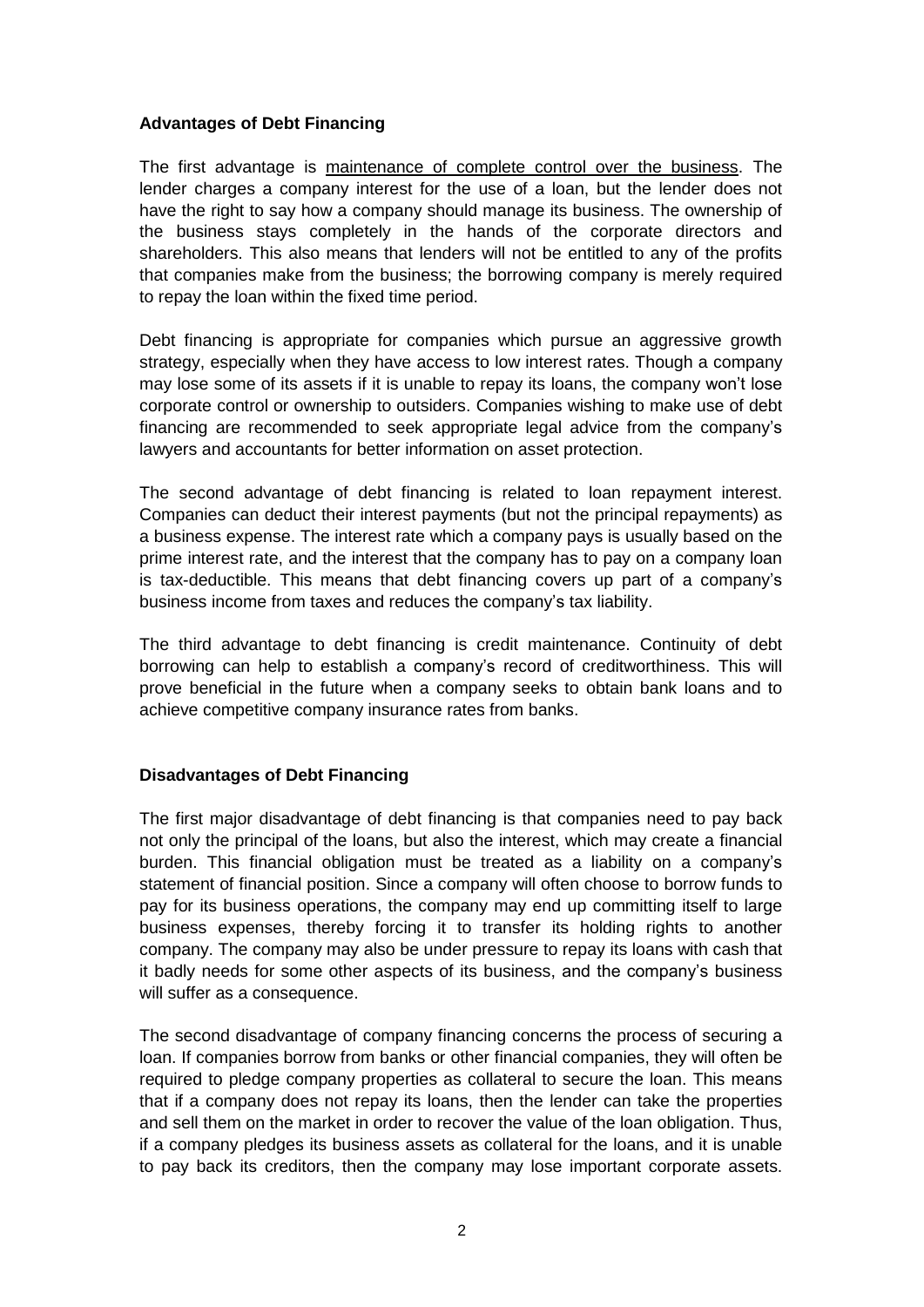Similarly, if a company pledges its personal assets, such as company properties or its stock portfolio, then it may risk losing them to pay back business loans.

The third disadvantage of credit financing is that obtaining business loans can be very difficult if a company does not have a good credit rating and strong track record of loan repayment. Furthermore, if a company carries too much debt, then that company may come to be seen as "high risk" by potential investors; this will limit the company's ability to raise capital via equity financing as well; this constraint can severely limit future cash flow.

The fourth disadvantage of debt financing is that debt can stifle a company's growth because of the high cost of repaying the loan, especially in the case of repaying compounding interest. This in turn increases a company's risk of bankruptcy. Related to this and the previous point, banks will often not accept a high leverage ratio for company, as high leverage ratios can be seen to be very risky. In such a scenario, a company may instead have to resort to the use of equity financing, i.e. issuing share capital, to balance its sources of financing.

# **Equity Financing**

**Equity financing** refers to the issuing of shares to investors in order to support a company's business operations. This mode of financing is especially important during a company's start-up stage. In this method of financing, investors make gains when there is an increase in the share price, as well as through the distribution of dividends by the company in which the investor has purchased a stake.

# **Advantages of Equity Financing**

The first advantage of equity financing is that it offers another source of funding besides arranging for loans from banks or other financial companies. A company may use funds from business investors when it begins its business operations to cover the start-up costs. The company can then use the cash flow from its operations to directly grow the company or to diversify into other areas. Related to this is the fact that investors tend to take a long-term view, and typically don't expect an immediate return on their investment. This allows the company to keep more cash on hand to expand the business, rather than having to pay a portion of its profits to repay loans. For this reason, this method of financing is less risky than debt financing because the company doesn't have to pay back its shareholders. This fact also makes equity financing a good option when a company cannot afford to take on (more) debt.

A second, related advantage to equity financing is that equity financing helps to confer legitimacy, by enabling companies to tap into investor networks and thereby to enhance their credibility.

The third advantage of equity financing is that if companies have prepared prospectuses for corporate investors and explained to them that their money is at